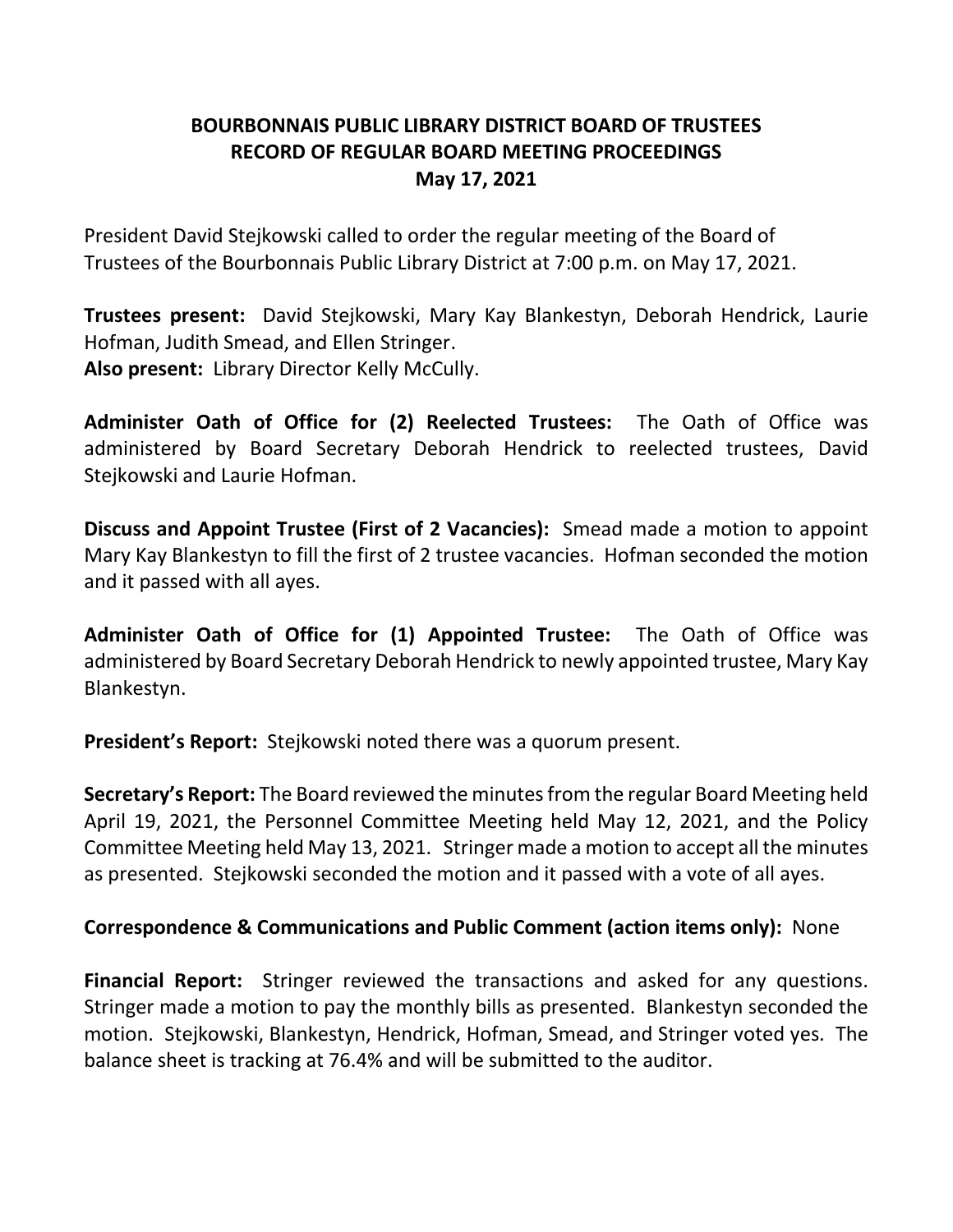**Director's Report:** Deadlines: June 19, Last day for new Board of Library Trustees to hold first organizational meeting, execute Oaths of Office, and elect President and Secretary. June 30, Fiscal year ends. July 1, Schedule of regular Library Board meeting dates must be prepared and made available to the public.

**Marketing:** There are currently 1,476 people on the library email list. The Library has 2,326 followers on Facebook and 799 followers on Instagram (a bar graph was included showing marketing stats).

The BPL website is undergoing further work to ensure that the website is fully accessible to all library patrons. A website accessibility check identified areas of the BPL site that need further review and updating such as font sizes, links, etc. Pathfinder will complete the accessibility work on the website.

New items have been added to the bookBonnais shop. Buttons and stickers are now available and may be purchased for \$1. Coffee mugs will arrive soon. Each of these items were designed by Marketing Coordinator, Katey Moore.

**Adult Services:** Tech time is back! The Adult Services Department will offer one on one technology tutoring for library patrons on Thursday mornings in the library lobby. Patrons are invited to bring in their phones, tablets, and laptops to receive some individual tutoring and advice on using library applications.

Upcoming programs include a Photography Contest and a Walk and Talk Book Club at 6:30 p.m. on June 1 at the Perry Farm.

**Youth Services:** The Youth Services Team shared a special chicken storytime from Technical Services Supervisor, Kris Weybright's chicken coop. Youth Services Assistant, Raegan Zelaya, skillfully entertained the chicken audience and introduced viewers to Kris's flock. McCully included a link for Board members to watch the full video.

A Children's Circulation Statistics chart comparing April 2019 and April 2021 was also included.

There is a new storywalk available at the Perry Farm trail. Walkers are invited to enjoy the outdoors while exploring and interacting with the story *Tap the Magic Tree* by Christie Matheson.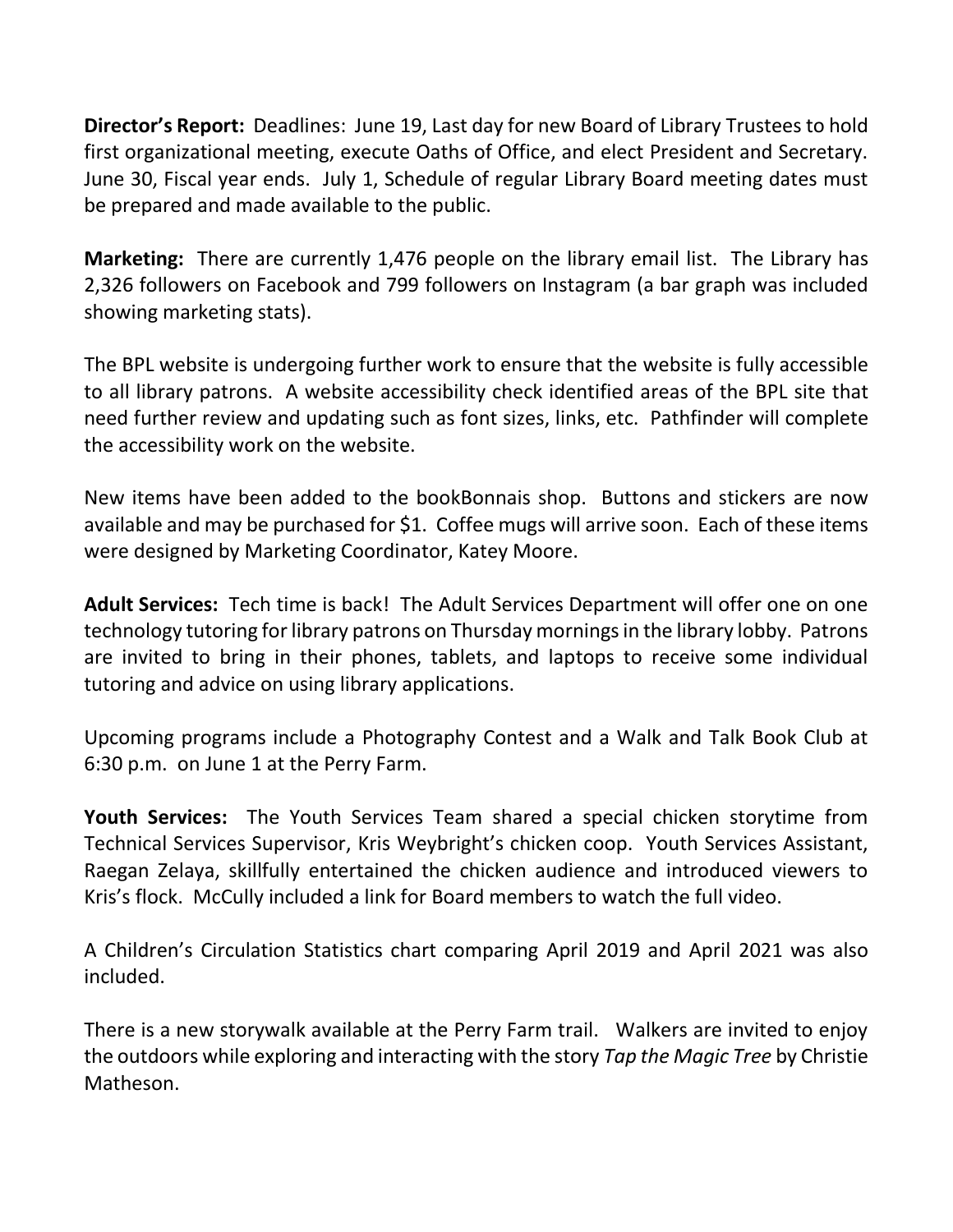**Circulation Services:** Magazines and newspapers are available for patron browsing again. The Library has resumed subscriptions to all of our newspapers. Patrons can browse current issues of newspapers and magazines. Back issues of magazines can be checked out for three weeks.

Bourbonnais Public Library circulation statistics continue to lead area libraries with an April circulation total of 5,828.

**Technical Services:** 352 new items were added to the collection. 140 items were weeded from the collection.

**Summer Reading Adventure:** The library's Summer Reading Adventure, *Reading Colors Your World*, will begin on June 1 and run through July 31. Planning for this summer initiative begins in January each year; it is a combined effort between the Adult Services, Youth Services, and Marketing and Circulation Departments. Promotional materials, a rainbow BPL logo, and reading logs for children were all custom designed by Marketing Coordinator, Katey Moore. Further information and a schedule of events are available on the library's website.

## **Committee Reports:**

**Personnel:** None Finance: Set meeting date to review FY 2021-22 Cost Control Worksheet. McCully will email Stringer with possible dates for this meeting. **Policy:** None **Building and Grounds:** None. **Long Range Planning:** None.

#### **Unfinished Business:**

Library Reopening Plan and Response to COVID-19: McCully led a discussion of the vaccination statistics for Kankakee County and Illinois as she reviewed the Restore Illinois Guidelines. McCully reported that the majority of library staff have been vaccinated. The Board discussed the mask requirement for patrons and decided the mask mandate is still in effect. Staff may offer a mask to a patron not wearing one but if the mask is not accepted then disengage from the patron. The Library continues to offer the curbside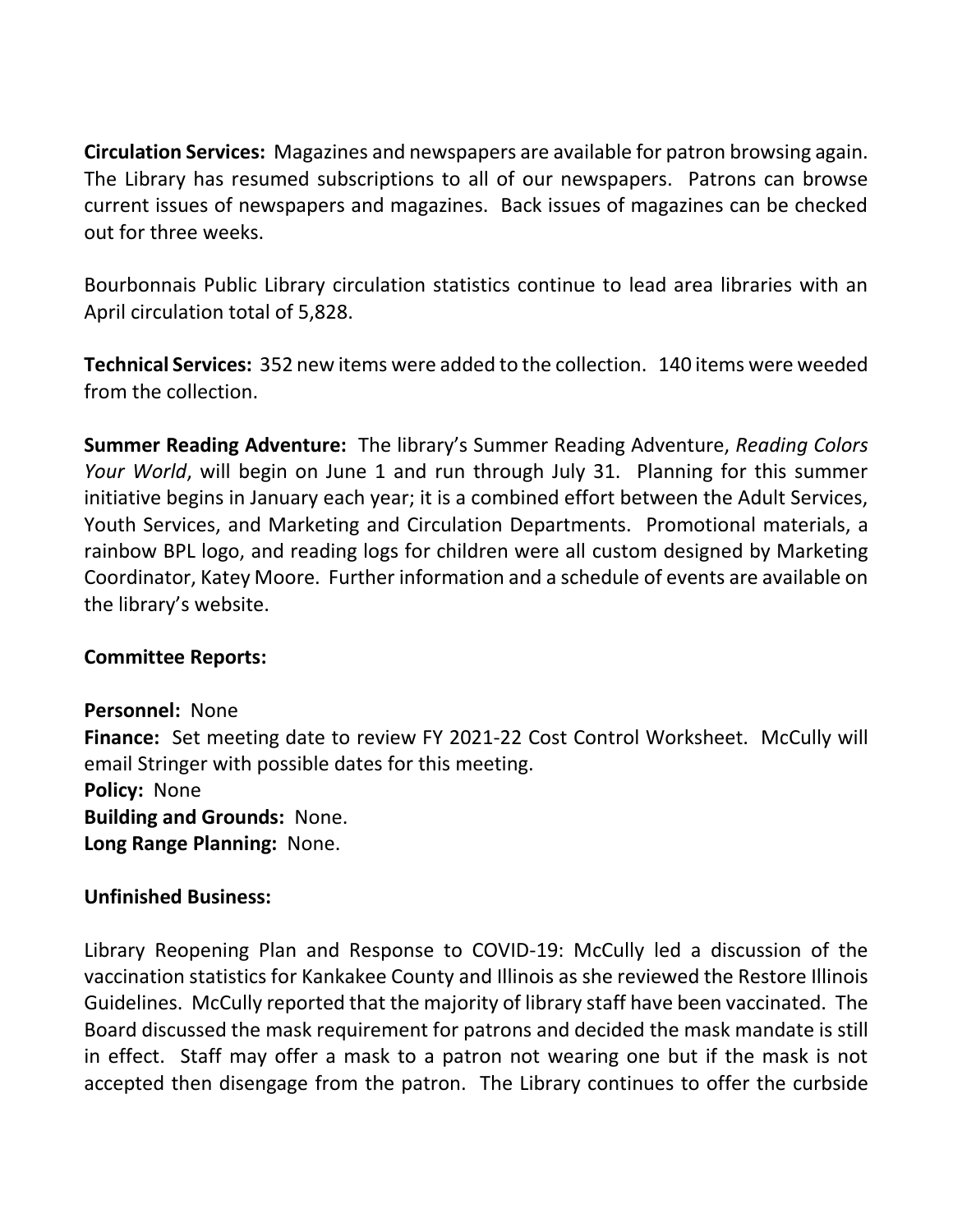option for patrons. Programming for children will be outside with social distancing but no masks will be required. The Library continues in Phase 4 of the Reopening Plan.

### **New Business:**

Discuss and Appoint Trustee to the Board (Second of 2 Vacancies): Stringer made a motion to appoint Amanda Wright to fill the second of 2 trustee vacancies. Smead seconded the motion and it passed with all ayes.

Election of Board Officers: After a brief discussion by the Board, Hendrick made a motion to retain the current slate of officers for two years. Hofman seconded the motion and it passed with all ayes.

Assign Committee Appointments: This item was tabled until the June Board meeting.

Approve Recommendations from Personnel Committee: Blankestyn made a motion to accept the recommendation from the Personnel Committee concerning the FY 2021-22 Wage Scale. Hofman seconded the motion and it passed with all ayes.

Approve Recommendations from Policy Committee: Smead made a motion to accept the recommendation of the Policy Committee concerning the edits to *Trustees & Legal Requirements 01-02 By-Laws* suggested by legal counsel. Stejkowski seconded the motion and it passed with all ayes.

Stringer made a motion to accept the recommendations of the Policy Committee concerning *Serving Our Public 03-26 Social Media Policy* and *Serving Our Public 03-24 Tobacco, Drug, and Alcohol Free Library Policy*. Blankestyn seconded the motion and it passed with all ayes.

#### **Executive Session:**

Discuss Director's Evaluation: Blankestyn made a motion to move into Executive Session to discuss the director's evaluation at 7:55 p.m. Stringer seconded the motion. Stejkowski, Blankestyn, Hendrick, Hofman, Smead, and Stringer voted yes.

McCully was not present at the Executive Session. Stejkowski noted there was a quorum present.